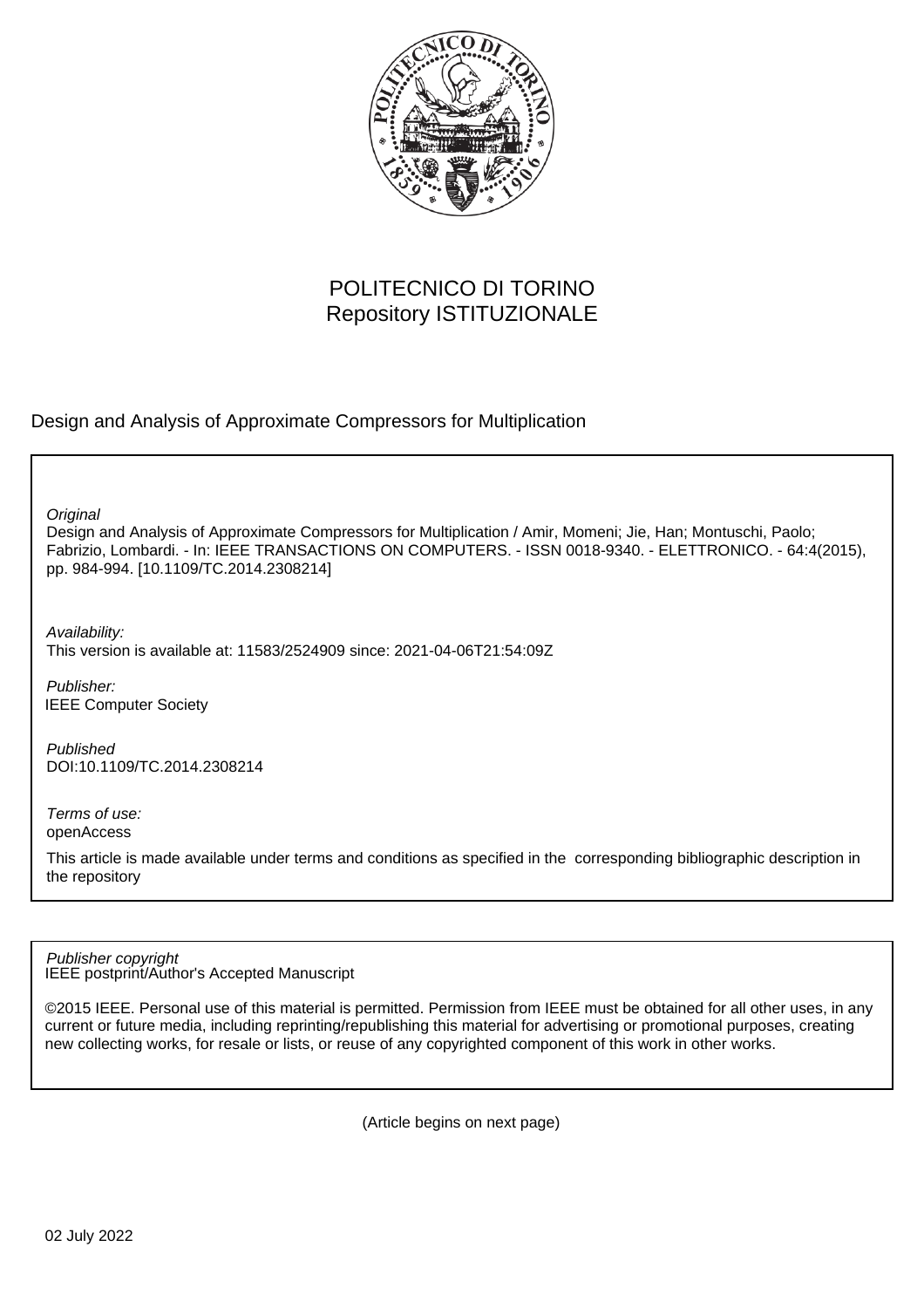This is the author's version of an article that has been published in this journal. Changes were made to this version by the publisher prior to publication. The final version of record is available at http://dx.doi.org/10.1109/TC.2014.2308214

> REPLACE THIS LINE WITH YOUR PAPER IDENTIFICATION NUMBER (DOUBLE-CLICK HERE TO EDIT) < 1

# Design and Analysis of Approximate Compressors for Multiplication

## A. Momeni, J. Han, *Member,* P.Montuschi, *Senior Member* and F. Lombardi, *Fellow*

*Abstract***—Inexact (or approximate) computing is an attractive paradigm for digital processing at nanometric scales. Inexact computing is particularly interesting for computer arithmetic designs. This paper deals with the analysis and design of two new approximate 4-2 compressors for utilization in a multiplier. These designs rely on different features of compression, such that imprecision in computation (as measured by the error rate and the so-called normalized error distance) can meet with respect to circuit-based figures of merit of a design (number of transistors, delay and power consumption). Four different schemes for utilizing the proposed approximate compressors are proposed and analyzed for a Dadda multiplier. Extensive simulation results are provided and an application of the approximate multipliers to image processing is presented. The results show that the proposed designs accomplish significant reductions in power dissipation, delay and transistor count compared to an exact design; moreover, two of the proposed multiplier designs provide excellent capabilities for image multiplication with respect to average normalized error distance and peak signal-to-noise ratio (more than 50dB for the considered image examples).** 

*Index Terms***—***Compressor, Dadda Multiplier, Inexact Computing, Approximate Circuits*

#### I. INTRODUCTION

OST computer arithmetic applications are implemented using digital logic circuits, thus operating with a high degree of reliability and precision. However, many applications such as in multimedia and image processing can tolerate errors and imprecision in computation and still produce meaningful and useful results. Accurate and precise models and algorithms are not always suitable or efficient for use in these applications. The paradigm of inexact computation relies on relaxing fully precise and completely deterministic building modules when for example, designing energy-efficient systems. This allows imprecise computation to redirect the existing design process of digital circuits and systems by taking advantage of a decrease in complexity and cost with possibly a potential increase in performance and power efficiency. *Approximate*  (or *inexact*) *computing* relies on using this property to design simplified, yet approximate circuits operating at higher performance and/or lower power consumption compared with precise (exact) logic circuits [1].  $\mathbf{M}_{\text{\tiny D}}^{\text{\tiny C}}$ 

\_\_\_\_\_\_\_\_\_\_\_\_\_\_\_\_\_\_\_\_\_\_\_\_\_\_\_\_\_\_\_\_\_\_\_\_\_\_\_\_\_\_\_

 Addition and multiplication are widely used operations in computer arithmetic; for addition full-adder cells have been extensively analyzed for approximate computing [2-4]. [1] has compared these adders and proposed several new metrics for evaluating approximate and probabilistic adders with respect to unified figures of merit for design assessment for inexact computing applications. For each input to a circuit, the error distance (ED) is defined as the arithmetic distance between an erroneous output and the correct one [1]. The mean error distance (MED) and normalized error distance (NED) are proposed by considering the averaging effect of multiple inputs and the normalization of multiple-bit adders. The NED is nearly invariant with the size of an implementation and is therefore useful in the reliability assessment of a specific design. The tradeoff between precision and power has also been quantitatively evaluated in [1].

 However, the design of approximate multipliers has received less attention. Multiplication can be thought as the repeated sum of partial products; however, the straightforward application of approximate adders when designing an approximate multiplier is not viable, because it would be very inefficient in terms of precision, hardware complexity and other performance metrics. Several approximate multipliers have been proposed in the literature [4] [5] [6] [7]. Most of these designs use a truncated multiplication method; they estimate the least significant columns of the partial products as a constant. In [4], an imprecise array multiplier is used for neural network applications by omitting some of the least significant bits in the partial products (and thus removing some adders in the array). A truncated multiplier with a correction constant is proposed in [5]. For an *n×n* multiplier, this design calculates the sum of the  $n+k$  most significant columns of the partial products and truncates the other *n-k* columns. The  $n+k$  bit result is then rounded to  $n$  bits. The reduction error (i.e. the error generated by truncating the*n-k* least significant bits) and rounding error (i.e. the error generated by rounding the result to *n* bits) are found in the next step. The correction constant (*n+k* bits) is selected to be as close as possible to the estimated value of the sum of these errors to reduce the error distance.

A truncated multiplier with constant correction has the maximum error if the partial products in the *n-k* least significant columns are all *ones* or all *zeros*. A variable correction truncated multiplier has been proposed in [6].This method changes the correction term based on column *n-k-1*. If all partial products in column*n-k-1* are *one*, then the correction term is increased. Similarly, if all partial products in this column are *zero*, the correction term is decreased.

In [7], a simplified (and thus inaccurate) 2x2 multiplier block is proposed for building larger multiplier arrays. In the design of a fast multiplier, compressors have been widely used

A Momeni and F. Lombardi are with the Department of Electrical and Computer Engineering, Northeastern University, Boston, MA 02115, USA; {lombardi@ece.neu.edu, momeni.a@husky.neu.edu}. J. Han is with the Department of Electrical and Computer Engineering, University of Alberta, Edmonton, Canada; {jhan8@ualberta.ca}, P. Montuschi is withthe Department of Control and Computer Engineering, Politecnico di Torino, Turin, Italy;{paolo.montuschi@polito.it)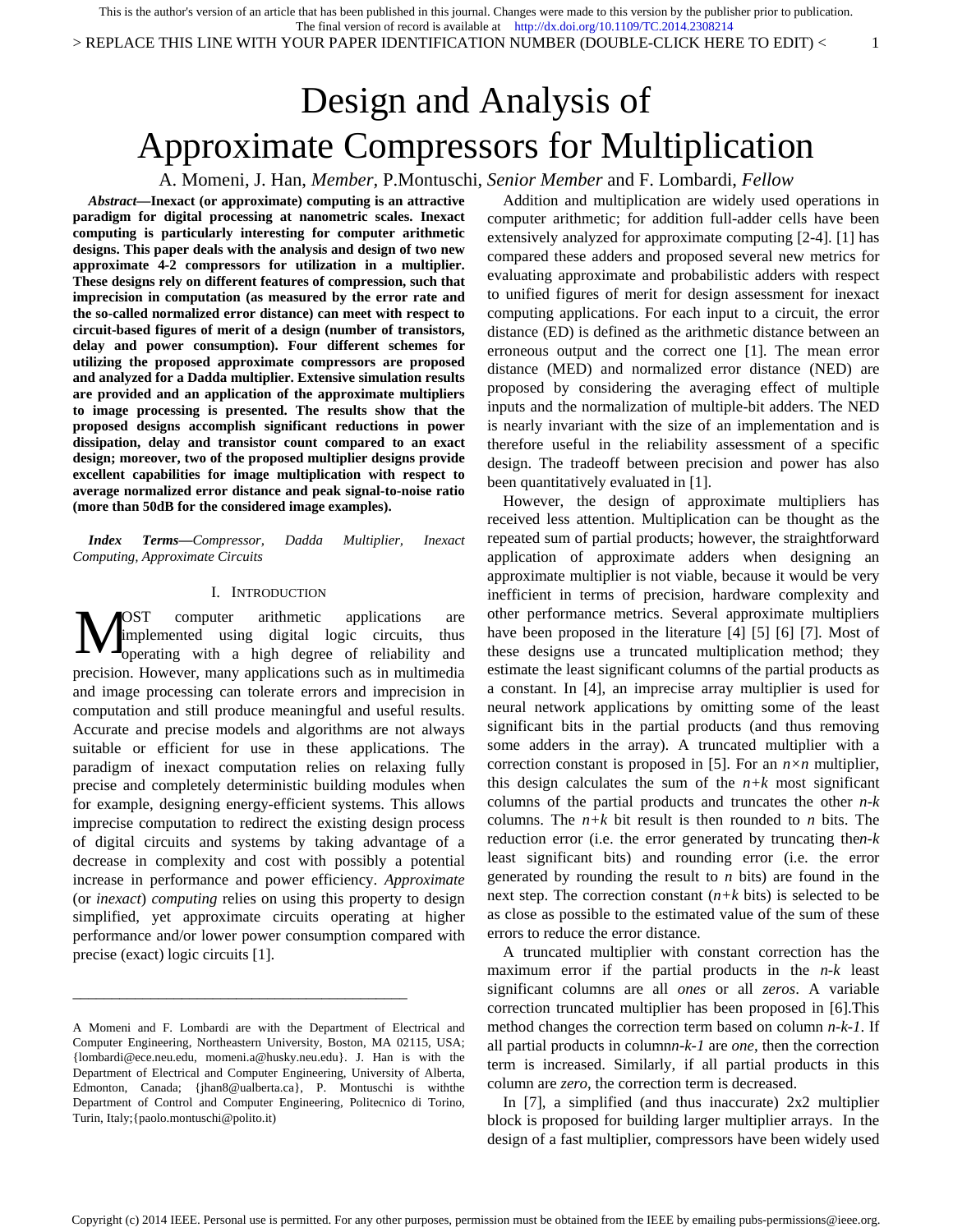[8-10] to speed up the partial product reduction tree and decrease power dissipation. Optimized designs of 4-2 exact compressors have been proposed in [8, 11 - 16]. [17] [18] have also considered compression for approximate multiplication. In [17], an approximate signed multiplier has been proposed for use in arithmetic data value speculation (AVDS); multiplication is performed using the Baugh-Wooley algorithm. However, no new design is proposed for the compressors for the inexact computation. Designs of approximate compressors have been proposed in [18]; however, these designs do not target multiplication. It should be noted that the approach of [7] improves over [17] [18] by utilizing a simplified multiplier block that is amenable to approximate multiplication.

Initially in this paper, two novel approximate 4-2 compressors are proposed and analyzed. It is shown that these simplified compressors have better delay and power consumption than the optimized (exact) 4-2 compressor designs found in the technical literature [8]. These approximate compressors are then used in the restoration module of a Dadda multiplier; four different schemes are proposed for inexact multiplication. Extensive simulation results are provided at circuit-level for figures of merit, such as delay, transistor count, power dissipation, error rate and normalized error distance under CMOS feature sizes of 32, 22 and 16 nm. The application of these multipliers to image processing is then presented. The results of two examples of multiplication of two images are reported; these results show that the third and fourth approximate multipliers yield an output product image that has a very high quality and resemblance to the image generated by an exact multiplier, i.e. excellent values for the average NED and the Peak Signal-to-Noise Ratio (PSNR) are found (for the PSNR more than 50db). The analysis and simulation results show that the proposed approximate designs for both the compressor and the multiplier are viable candidates for inexact computing.

This paper is organized as follows. Section 2 is a review of existing schemes for (exact) compressors. The two new designs of an approximate 4-2 compressor are presented in Section 3.Multiplication and four different approximate multipliers are proposed in Section 4. Simulation results for the approximate compressors and multipliers are provided in Section 5. The application of the proposed approximate multipliers to image processing is presented in Section 6. Section 7 concludes the manuscript.

#### II. EXACT COMPRESSORS

The main goal of either multi-operand carry-save addition or parallel multiplication is to reduce *n* numbers to two numbers; therefore, *n-*2 compressors (or *n-*2 counters) have been widely used in computer arithmetic. A*n-*2 compressor (Figure 1) is usually a slice of a circuit that reduces *n* numbers to two numbers when properly replicated. In slice *i* of the circuit, the *n-*2 compressor receives *n* bits in position *i* and one or more carry bits from the positions to the right, such as *i –* 1 or  $i - 2$ . It produces two output bits in positions *i* and  $i + 1$  and one or more carry bits into the higher positions, such as  $i + 1$ 

or  $i + 2$ . For the correct operation of the circuit shown in Figure 1, the following inequality must be satisfied

 $n + \psi_1 + \psi_2 + \psi_3 + \dots \leq 3 + 2\psi_1 + 4\psi_2 + 8\psi_3 + \dots$  (1)



Figure 1.Schematic diagram of *n-*2 compressors in a multi operand addition circuit [13]

Where  $\psi_i$  denotes the number of carry bits from slice *i*to slice  $i+j$ .

A widely used structure for compression is the 4-2 compressor; a 4-2 compressor (Figure 2) can be implemented with a carry bit between adjacent slices ( $\psi_1 = 1$ ). The carry bit from the position to the right is denoted as *cin* while the carry bit into the higher position is denoted as *cout*. The two output bits in positions *i* and *i +* 1are also referred to as the *sum* and *carry* respectively.



The following equations give the outputs of the 4-2 compressor, while Table 1 shows its truth table.

| $Sum = x1 \oplus x2 \oplus x3 \oplus x4 \oplus Cin$                                    | (2) |
|----------------------------------------------------------------------------------------|-----|
| $\text{Cout} = (x1 \oplus x2)x3 + (x1 \oplus x2)x1$                                    | (3) |
| $Carry =$                                                                              |     |
| $(x1 \oplus x2 \oplus x3 \oplus x4)$ Cin + $(x1 \oplus x2 \oplus x3 \oplus x4)$ x4 (4) |     |

The common implementation of a 4-2 compressor is accomplished by utilizing two full-adder (FA) cells (Figure 3) [8]. Different designs have been proposed in the literature for 4-2 compressor [8, 11-16].

Figure 4 shows the optimized design of an exact4-2 compressor based on the so-called XOR-XNOR gates [8]; a XOR-XNOR gate simultaneously generates the XOR and XNOR output signals. The design of [8] consists of three XOR-XNOR (denoted by XOR\* ) gates, one XOR and two 2-1 MUXes. The critical path of this design has a delay of 3Δ, where  $\Delta$  is the unitary delay through any gate in the design.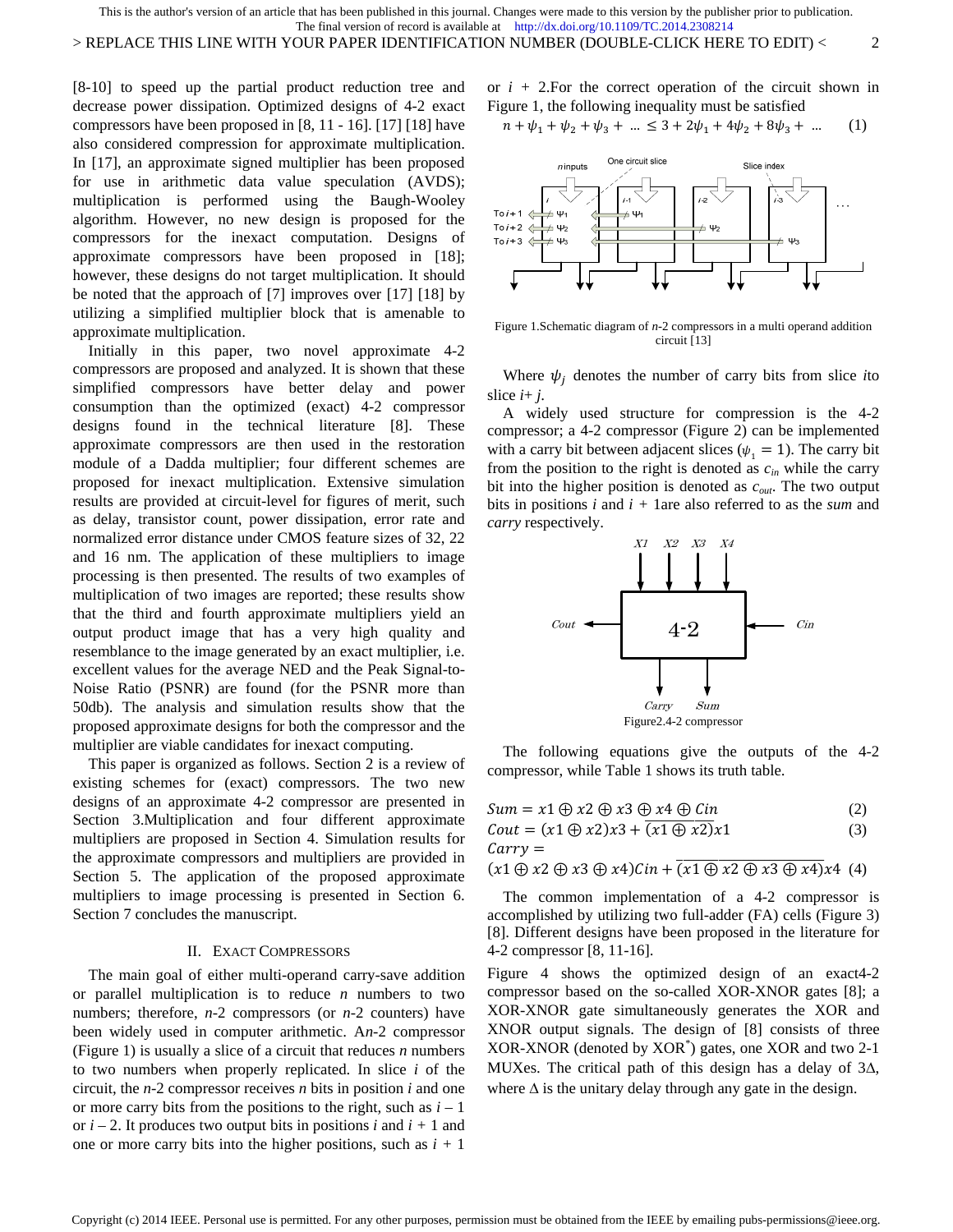> REPLACE THIS LINE WITH YOUR PAPER IDENTIFICATION NUMBER (DOUBLE-CLICK HERE TO EDIT) < 3



Figure 3. Implementation of 4-2 Compressor

| <b>TABLEI</b>                 |
|-------------------------------|
| TRUTH TABLE OF 4-2 COMPRESSOR |

| $\mathcal{C}_{in}$ | $\mathfrak{X}_4$ | $X_{\mathfrak z}$ | $\mathfrak{X}_2$ | $\mathfrak{X}_I$ | $c_{out}$        | carry            | sum              |
|--------------------|------------------|-------------------|------------------|------------------|------------------|------------------|------------------|
| $\mathbf{0}$       | $\boldsymbol{0}$ | $\overline{0}$    | $\overline{0}$   | $\boldsymbol{0}$ | $\boldsymbol{0}$ | $\boldsymbol{0}$ | $\boldsymbol{0}$ |
| $\overline{0}$     | $\mathbf{0}$     | $\overline{0}$    | $\overline{0}$   | $\mathbf{1}$     | $\overline{0}$   | $\overline{0}$   | $\mathbf{1}$     |
| $\overline{0}$     | $\overline{0}$   | $\theta$          | $\mathbf{1}$     | $\overline{0}$   | $\overline{0}$   | $\overline{0}$   | $\mathbf{1}$     |
| $\theta$           | $\theta$         | $\Omega$          | $\mathbf{1}$     | $\mathbf{1}$     | $\mathbf{1}$     | $\theta$         | $\overline{0}$   |
| $\overline{0}$     | $\theta$         | 1                 | $\overline{0}$   | $\overline{0}$   | $\overline{0}$   | $\theta$         | $\mathbf{1}$     |
| $\overline{0}$     | $\mathbf{0}$     | 1                 | $\overline{0}$   | 1                | $\mathbf{1}$     | $\theta$         | $\overline{0}$   |
| $\overline{0}$     | $\overline{0}$   | 1                 | $\mathbf{1}$     | $\overline{0}$   | $\mathbf{1}$     | $\overline{0}$   | $\boldsymbol{0}$ |
| $\mathbf{0}$       | $\overline{0}$   | 1                 | $\mathbf{1}$     | $\mathbf{1}$     | $\mathbf{1}$     | $\mathbf{0}$     | $\mathbf{1}$     |
| $\overline{0}$     | 1                | $\Omega$          | $\overline{0}$   | $\overline{0}$   | $\overline{0}$   | $\theta$         | $\mathbf{1}$     |
| $\overline{0}$     | 1                | $\Omega$          | $\overline{0}$   | 1                | $\overline{0}$   | $\mathbf{1}$     | $\overline{0}$   |
| $\overline{0}$     | 1                | $\overline{0}$    | $\mathbf{1}$     | $\overline{0}$   | $\overline{0}$   | 1                | $\overline{0}$   |
| $\mathbf{0}$       | 1                | $\overline{0}$    | $\mathbf{1}$     | $\mathbf{1}$     | $\mathbf{1}$     | $\overline{0}$   | $\mathbf{1}$     |
| $\overline{0}$     | 1                | 1                 | $\overline{0}$   | $\overline{0}$   | $\boldsymbol{0}$ | $\mathbf{1}$     | $\mathbf{0}$     |
| $\theta$           | 1                | 1                 | $\overline{0}$   | 1                | $\mathbf{1}$     | $\theta$         | $\mathbf{1}$     |
| $\overline{0}$     | 1                | 1                 | $\mathbf{1}$     | $\theta$         | $\mathbf{1}$     | $\theta$         | $\mathbf{1}$     |
| $\overline{0}$     | 1                | 1                 | $\mathbf{1}$     | 1                | $\mathbf{1}$     | 1                | $\overline{0}$   |
| $\mathbf{1}$       | $\overline{0}$   | $\overline{0}$    | $\overline{0}$   | $\overline{0}$   | $\overline{0}$   | $\overline{0}$   | $\mathbf{1}$     |
| $\mathbf{1}$       | $\mathbf{0}$     | $\theta$          | $\overline{0}$   | $\mathbf{1}$     | $\mathbf{0}$     | $\mathbf{1}$     | $\overline{0}$   |
| 1                  | $\overline{0}$   | $\Omega$          | $\mathbf{1}$     | $\theta$         | $\overline{0}$   | 1                | $\overline{0}$   |
| 1                  | $\overline{0}$   | $\Omega$          | $\mathbf{1}$     | 1                | $\mathbf{1}$     | $\theta$         | $\mathbf{1}$     |
| 1                  | $\overline{0}$   | 1                 | $\overline{0}$   | $\overline{0}$   | $\mathbf{0}$     | $\mathbf{1}$     | $\overline{0}$   |
| 1                  | $\overline{0}$   | 1                 | $\overline{0}$   | $\mathbf{1}$     | $\mathbf{1}$     | $\overline{0}$   | $\mathbf{1}$     |
| $\mathbf{1}$       | $\overline{0}$   | 1                 | $\mathbf{1}$     | $\overline{0}$   | $\mathbf{1}$     | $\overline{0}$   | $\mathbf{1}$     |
| $\mathbf{1}$       | $\mathbf{0}$     | 1                 | $\mathbf{1}$     | 1                | $\mathbf{1}$     | 1                | $\overline{0}$   |
| 1                  | 1                | $\overline{0}$    | $\theta$         | $\Omega$         | $\theta$         | 1                | $\overline{0}$   |
| 1                  | 1                | $\theta$          | $\overline{0}$   | $\mathbf{1}$     | $\overline{0}$   | 1                | $\mathbf{1}$     |
| 1                  | 1                | $\theta$          | $\mathbf{1}$     | $\overline{0}$   | $\overline{0}$   | 1                | $\mathbf{1}$     |
| 1                  | 1                | $\Omega$          | $\mathbf{1}$     | 1                | $\mathbf{1}$     | 1                | $\overline{0}$   |
| 1                  | 1                | 1                 | $\overline{0}$   | $\overline{0}$   | $\overline{0}$   | 1                | $\mathbf{1}$     |
| 1                  | 1                | 1                 | $\overline{0}$   | 1                | $\mathbf{1}$     | 1                | $\overline{0}$   |
| 1                  | 1                | 1                 | 1                | $\overline{0}$   | $\mathbf{1}$     | 1                | $\mathbf{0}$     |
| 1                  | 1                | 1                 | 1                | 1                | $\mathbf{1}$     | $\mathbf{1}$     | 1                |

#### III. PROPOSED APPROXIMATE COMPRESSORS

In this section, two designs of an approximate compressor are proposed. Intuitively to design an approximate 4-2 compressor, it is possible to substitute the exact full-adder cells in Figure3 by an approximate full-adder cell (such as the first design proposed in [2]). However, this is not very efficient, because it produces at least 17 incorrect results out of 32 possible outputs, i.e. the error rate of this inexact compressor is more than 53% (where the *error rate* is given by the ratio of the number of erroneous outputs over the total number of outputs). Two different designs are proposed next to reduce the error rate; these designs offer significant

performance improvement compared to an exact compressor with respect to delay, number of transistors and power consumption.



#### *A. Design 1*

As shown in Table I, the *carry* output in an exact compressor has the same value of the input  $c_{in}$  in 24 out of 32 states. Therefore, an approximate design must consider this feature. In Design 1, the *carry* is simplified to *cin* by changing the value of the other 8 outputs.

$$
Carry' = Cin
$$
\n<sup>(5)</sup>

Since the *Carry* output has the higher weight of a binary bit, an erroneous value of this signal will produce a difference value of two in the output. For example, if the input pattern is "01001" (row 10 of Table II), the correct output is "010" that is equal to 2. By simplifying the *carry* output to  $c_{in}$ , the approximate compressor will generate the "000" pattern at the output (i.e. a value of 0). This substantial difference may not be acceptable; however, it can be compensated or reduced by simplifying the *cout* and *sum* signals. In particular, the simplification of *sum* to a value of 0 (second half of Table II) reduces the difference between the approximate and the exact outputs as well as the complexity of its design. Also, the presence of some errors in the *sum* signal will results in a reductions of the delay of producing the approximate *sum* and the overall delay of the design (because it is on the critical path).

$$
Sum' = \overline{Cin(x1 \oplus x2} + \overline{x3 \oplus x4})
$$
\n(6)

In the last step, the change of the value of *cout* in some states, may reduce the error distance provided by approximate *carry* and *sum* and also more simplification in the proposed design.

$$
Cout' = \overline{(x1x2 + x3x4)}
$$
 (7)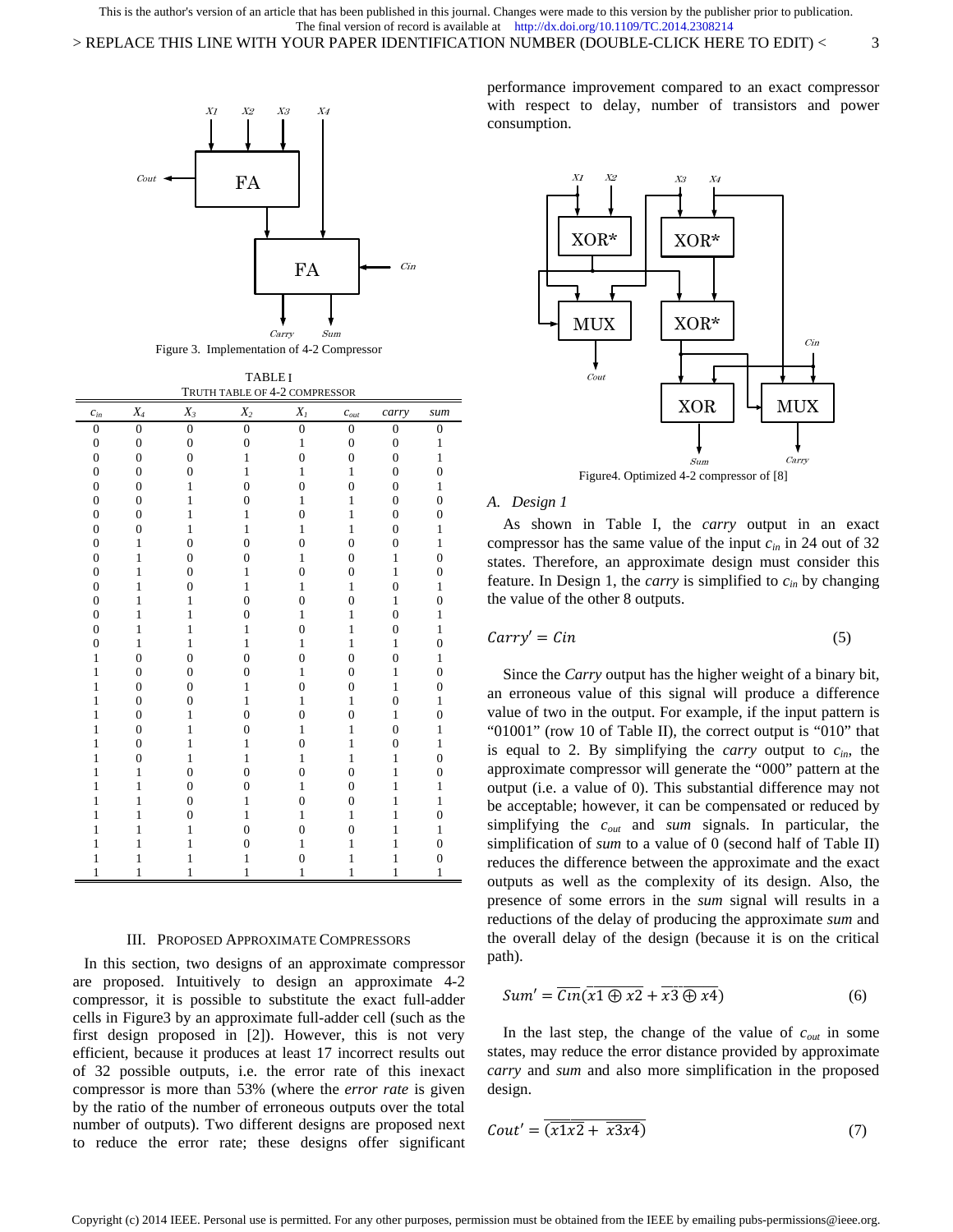Although the above mentioned simplifications of *carry* and *sum* increase the error rate in the proposed approximate compressor, its design complexity and therefore the power consumption are considerably decreased. This can be realized by comparing (2)-(4) and (5)-(7).Table II shows the truth table of the first proposed approximate compressor. It also shows the difference between the inexact output of the proposed approximate compressor and the output of the exact compressor. As shown in Table II, the proposed design has 12 incorrect outputs out of 32 outputs (thus yielding an error rate of 37.5%). This is less than the error rate using the best approximate full-adder cell of [2].

TABLE II TRUTH TABLE OF THE FIRSTAPPROXIMATE 4-2 COMPRESSOR

| $c_{in}$         | $\mathfrak{X}_4$ | $X_3$            | $X_2$          | $X_I$            | $c_{out}$ '      | carry'           | sum'           | Difference       |
|------------------|------------------|------------------|----------------|------------------|------------------|------------------|----------------|------------------|
| $\boldsymbol{0}$ | $\overline{0}$   | $\boldsymbol{0}$ | $\overline{0}$ | $\boldsymbol{0}$ | $\boldsymbol{0}$ | $\boldsymbol{0}$ | $\mathbf{1}$   | $\mathbf{1}$     |
| $\overline{0}$   | $\mathbf{0}$     | $\overline{0}$   | $\mathbf{0}$   | $\mathbf{1}$     | $\mathbf{0}$     | $\overline{0}$   | 1              | $\overline{0}$   |
| $\overline{0}$   | $\mathbf{0}$     | $\overline{0}$   | 1              | $\overline{0}$   | $\overline{0}$   | $\overline{0}$   | 1              | $\overline{0}$   |
| $\overline{0}$   | $\mathbf{0}$     | $\mathbf{0}$     | 1              | $\mathbf{1}$     | $\mathbf{0}$     | $\overline{0}$   | 1              | $-1$             |
| $\overline{0}$   | $\mathbf{0}$     | 1                | $\mathbf{0}$   | $\mathbf{0}$     | $\mathbf{0}$     | $\mathbf{0}$     | 1              | $\boldsymbol{0}$ |
| $\overline{0}$   | $\mathbf{0}$     | 1                | $\overline{0}$ | 1                | 1                | $\overline{0}$   | $\overline{0}$ | $\overline{0}$   |
| $\overline{0}$   | $\boldsymbol{0}$ | $\mathbf{1}$     | 1              | $\overline{0}$   | 1                | $\mathbf{0}$     | $\overline{0}$ | $\overline{0}$   |
| $\overline{0}$   | $\mathbf{0}$     | $\mathbf{1}$     | 1              | $\mathbf{1}$     | 1                | $\overline{0}$   | 1              | $\Omega$         |
| $\overline{0}$   | $\mathbf{1}$     | $\mathbf{0}$     | $\overline{0}$ | $\overline{0}$   | $\overline{0}$   | $\overline{0}$   | 1              | 0                |
| $\mathbf{0}$     | $\mathbf{1}$     | $\mathbf{0}$     | $\bf{0}$       | 1                | 1                | $\mathbf{0}$     | $\overline{0}$ | $\theta$         |
| $\overline{0}$   | $\mathbf{1}$     | $\overline{0}$   | 1              | $\overline{0}$   | 1                | $\overline{0}$   | $\overline{0}$ | $\overline{0}$   |
| $\overline{0}$   | 1                | $\mathbf{0}$     | 1              | 1                | 1                | $\mathbf{0}$     | 1              | $\overline{0}$   |
| $\overline{0}$   | 1                | $\mathbf{1}$     | $\overline{0}$ | $\overline{0}$   | $\mathbf{0}$     | $\overline{0}$   | 1              | $-1$             |
| $\mathbf{0}$     | 1                | $\mathbf{1}$     | $\overline{0}$ | $\mathbf{1}$     | 1                | $\mathbf{0}$     | 1              | $\overline{0}$   |
| $\overline{0}$   | 1                | 1                | 1              | $\overline{0}$   | 1                | $\overline{0}$   | 1              | $\overline{0}$   |
| $\overline{0}$   | 1                | $\mathbf{1}$     | 1              | 1                | 1                | $\mathbf{0}$     | 1              | $-1$             |
| $\mathbf{1}$     | $\overline{0}$   | $\boldsymbol{0}$ | $\mathbf{0}$   | $\overline{0}$   | $\overline{0}$   | $\mathbf{1}$     | $\overline{0}$ | $\,1\,$          |
| 1                | $\overline{0}$   | $\mathbf{0}$     | $\overline{0}$ | $\mathbf{1}$     | $\overline{0}$   | 1                | $\overline{0}$ | $\mathbf{0}$     |
| 1                | $\boldsymbol{0}$ | $\overline{0}$   | 1              | $\boldsymbol{0}$ | $\overline{0}$   | 1                | $\overline{0}$ | $\overline{0}$   |
| 1                | $\mathbf{0}$     | $\boldsymbol{0}$ | 1              | 1                | $\overline{0}$   | 1                | $\overline{0}$ | $-1$             |
| 1                | $\mathbf{0}$     | 1                | $\mathbf{0}$   | $\overline{0}$   | $\overline{0}$   | 1                | $\overline{0}$ | $\boldsymbol{0}$ |
| 1                | $\mathbf{0}$     | 1                | $\mathbf{0}$   | 1                | 1                | 1                | $\overline{0}$ | 1                |
| 1                | $\overline{0}$   | $\mathbf{1}$     | 1              | $\mathbf{0}$     | 1                | 1                | $\overline{0}$ | 1                |
| 1                | $\mathbf{0}$     | 1                | 1              | 1                | 1                | 1                | 0              | $\Omega$         |
| 1                | $\mathbf{1}$     | $\overline{0}$   | $\overline{0}$ | $\overline{0}$   | $\overline{0}$   | 1                | $\overline{0}$ | $\overline{0}$   |
| 1                | 1                | $\mathbf{0}$     | $\mathbf{0}$   | $\mathbf{1}$     | 1                | 1                | $\overline{0}$ | 1                |
| 1                | 1                | $\mathbf{0}$     | 1              | $\mathbf{0}$     | 1                | 1                | $\overline{0}$ | 1                |
| 1                | 1                | $\mathbf{0}$     | 1              | 1                | 1                | 1                | $\overline{0}$ | $\overline{0}$   |
| 1                | 1                | 1                | $\overline{0}$ | $\overline{0}$   | $\overline{0}$   | 1                | $\theta$       | $-1$             |
| 1                | 1                | 1                | $\mathbf{0}$   | 1                | 1                | 1                | $\overline{0}$ | $\boldsymbol{0}$ |
| 1                | 1                | $\mathbf{1}$     | 1              | $\boldsymbol{0}$ | 1                | 1                | $\mathbf{0}$   | $\boldsymbol{0}$ |
| 1                | 1                | 1                | $\mathbf{1}$   | 1                | 1                | 1                | $\mathbf{0}$   | $-1$             |

(5)-(7) are the logic expressions for the outputs of the first design of the approximate 4-2 compressor proposed in this manuscript.

The gate level structure of the first proposed design (Figure 6) shows that the critical path of this compressor has still a delay of 3Δ, so it is the same as for the exact compressor of Figure 5. However, the propagation delay through the gates of this design is lower than the one for the exact compressor. For example, the propagation delay in the *XOR\** gate that generates both the *XOR* and *XNOR* signals in [8], is higher than the delay through a *XNOR* gate of the proposed design. Therefore, the critical path delay in the proposed design is lower than in the exact design and moreover, the total number of gates in the proposed design is significantly less than that in the optimized exact compressor of [8].

#### *B. Design 2*

A second design of an approximate compressor is proposed to further increase performance as well as reducing the error rate. Since the *carry* and  $c_{out}$  outputs have the same weight, the proposed equations for the approximate *carry* and *cout* in the previous part can be interchanged. In this new design, *carry* uses the right hand side of (7) and  $c_{out}$  is always equal to  $c_{in}$ ; since  $c_{in}$  is zero in the first stage,  $c_{out}$  and  $c_{in}$  will be zero in all stages. So, *cin* and *cout* can be ignored in the hardware design. Figure 7shows the block diagram of this approximate 4-2 compressor and the expressions below describe its outputs.

$$
Sum' = (\overline{x1} \oplus \overline{x2} + \overline{x3} \oplus \overline{x4})
$$
\n
$$
Carry' = (\overline{x1x2} + \overline{x3x4})
$$
\n(8)\n(9)



Figure 6. Gate level implementation of Design 1



Figure7. Approximate 4-2 compressor, Design 2

Note that (9) is the same as (7) and (8) is the same as (6) for  $c_{in}$  = 0. Figure 8 shows the gate level implementation of the second proposed design. The delay of the critical path of this approximate design is  $2\Delta$ , so it is  $1\Delta$  less than the previous designs; moreover, a further reduction in the number of gates is accomplished.



Figure 8. Gate level implementation of Design 2

Table III shows the truth table of the second approximate design for a 4-2 compressor; this Table also shows the difference between the exact decimal value of the addition of the inputs and the decimal value of the outputs produced by the approximate compressor. For example when all inputs are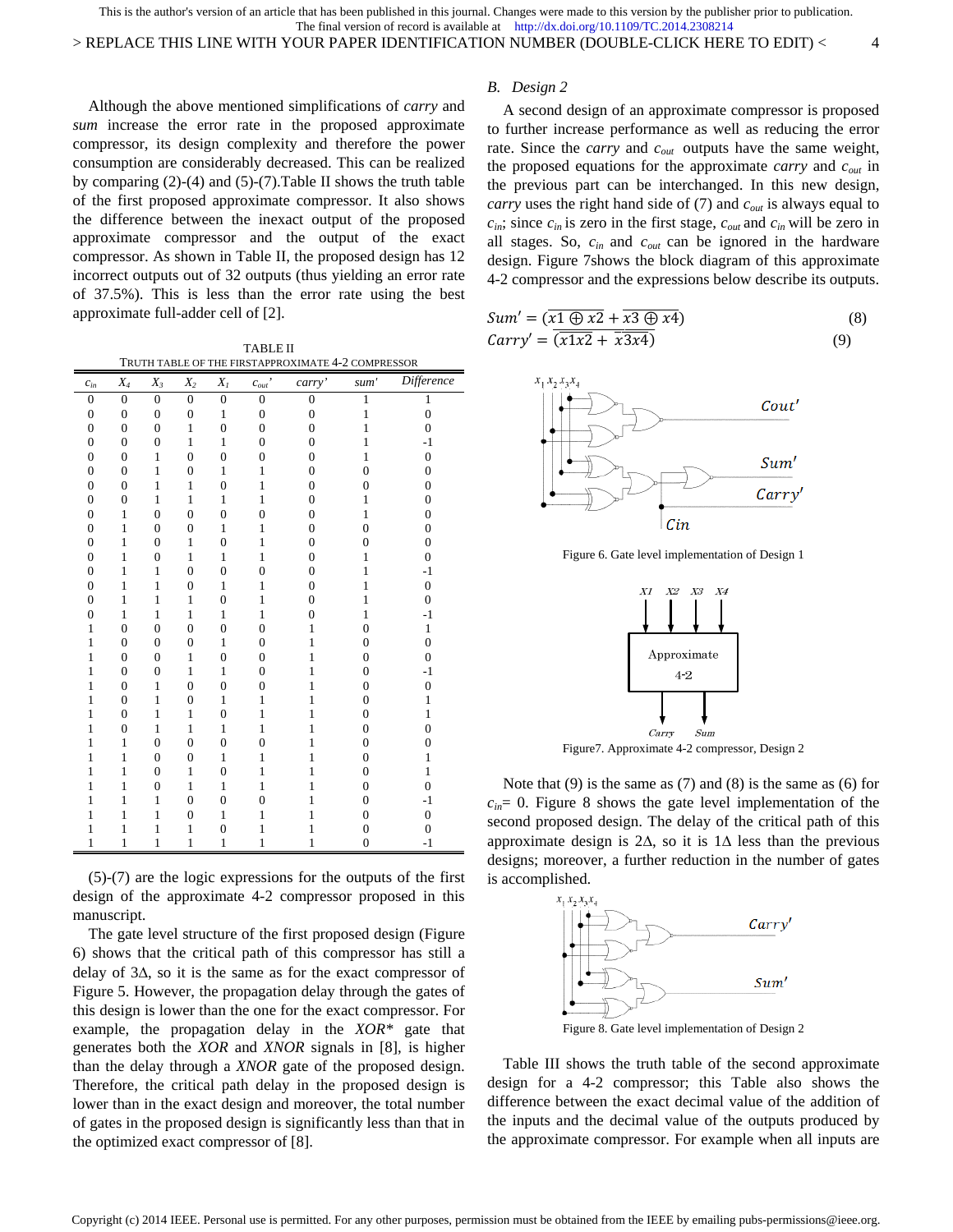1, the decimal value of the addition of the inputs is 4. However, the approximate compressor produces a 1 for the *carry* and *sum*. The decimal value of the outputs in this case is 3; Table II shows that the difference is -1.

TABLE III Truth table of second proposed  $4.2$  compressor

| TRO HIT LADLE OF SET<br>UND I NUI<br>.<br><b>T-2 COMILINEDDUN</b> |       |       |       |        |      |            |
|-------------------------------------------------------------------|-------|-------|-------|--------|------|------------|
| $X_4$                                                             | $X_3$ | $X_2$ | $X_I$ | carry' | sum' | difference |
|                                                                   |       |       |       |        |      |            |
|                                                                   |       |       |       |        |      |            |
|                                                                   |       |       |       |        |      |            |
|                                                                   |       |       |       |        |      |            |
|                                                                   |       |       |       |        |      |            |
|                                                                   |       |       |       |        |      |            |
|                                                                   |       |       |       |        |      |            |
|                                                                   |       |       |       |        |      |            |
|                                                                   |       |       |       |        |      |            |
|                                                                   |       |       |       |        |      |            |
|                                                                   |       |       |       |        |      |            |
|                                                                   |       |       |       |        |      |            |
|                                                                   |       |       |       |        |      |            |
|                                                                   |       |       |       |        |      |            |
|                                                                   |       |       |       |        |      |            |
|                                                                   |       |       |       |        |      |            |

This design has therefore 4 incorrect outputs out of 16 outputs, so its error rate is now reduced to 25%. This is a very positive feature, because it shows that on a probabilistic basis, the imprecision of the proposed design is smaller than the other available schemes.

#### IV. MULTIPLICATION

In this section, the impact of using the proposed compressors for multiplication is investigated. A fast (exact) multiplier is usually composed of three parts (or *modules*) [8].

- Partial product generation.
- A Carry Save Adder (CSA) tree to reduce the partial products' matrix to an addition of only two operands
- A Carry Propagation Adder (CPA) for the final computation of the binary result.

In the design of a multiplier, the second module plays a pivotal role in terms of delay, power consumption and circuit complexity. Compressors have been widely used [9, 10] to speed up the CSA tree and decrease its power dissipation, so to achieve fast and low-power operation. The use of approximate compressors in the CSA tree of a multiplier results in an approximate multiplier.

A *8*×*8* unsigned Dadda tree multiplier is considered to assess the impact of using the proposed compressors in approximate multipliers. The proposed multiplier uses in the first part AND gates to generate all partial products. In the second part, the approximate compressors proposed in the previous section are utilized in the CSA tree to reduce the partial products. The last part is an exact CPA to compute the final binary result. Figure 9(a) shows the reduction circuitry of an exact multiplier for *n*=8. In this figure, the reduction part uses half-adders, full-adders and 4-2 compressors; each partial product bit is represented by a dot. In the first stage, 2 halfadders, 2 full-adders and 8 compressors are utilized to reduce

the partial products into at most four rows. In the second or final stage, 1 half-adder, 1 full-adder and 10 compressors are used to compute the two final rows of partial products. Therefore, two stages of reduction and 3 half-adders, 3 fulladders and 18 compressors are needed in the reduction circuitry of an *8*×*8*Dadda multiplier.

In this paper, four cases are considered for designing an approximate multiplier.



Figure 9. Reduction circuitry of an *8*×*8*Dadda multiplier, (a) using Design 1 compressors, (b) using Design 2 compressors

- In the first case (Multiplier 1), Design 1 is used for all 4-2 compressors in Figure 9(a).
- In the second case (Multiplier 2), Design 2 is used for the 4-2 compressors. Since Design 2 does not have *cin* and *cout*, the reduction circuitry of this multiplier requires a lower number of compressors (Figure 9(b)). Multiplier 2 uses 6 half-adders, 1 full-adder and 17 compressors.
- In the third case (Multiplier 3), Design 1 is used for the compressors in the*n-1* least significant columns. The other *n* most significant columns in the reduction circuitry use exact 4-2 compressors.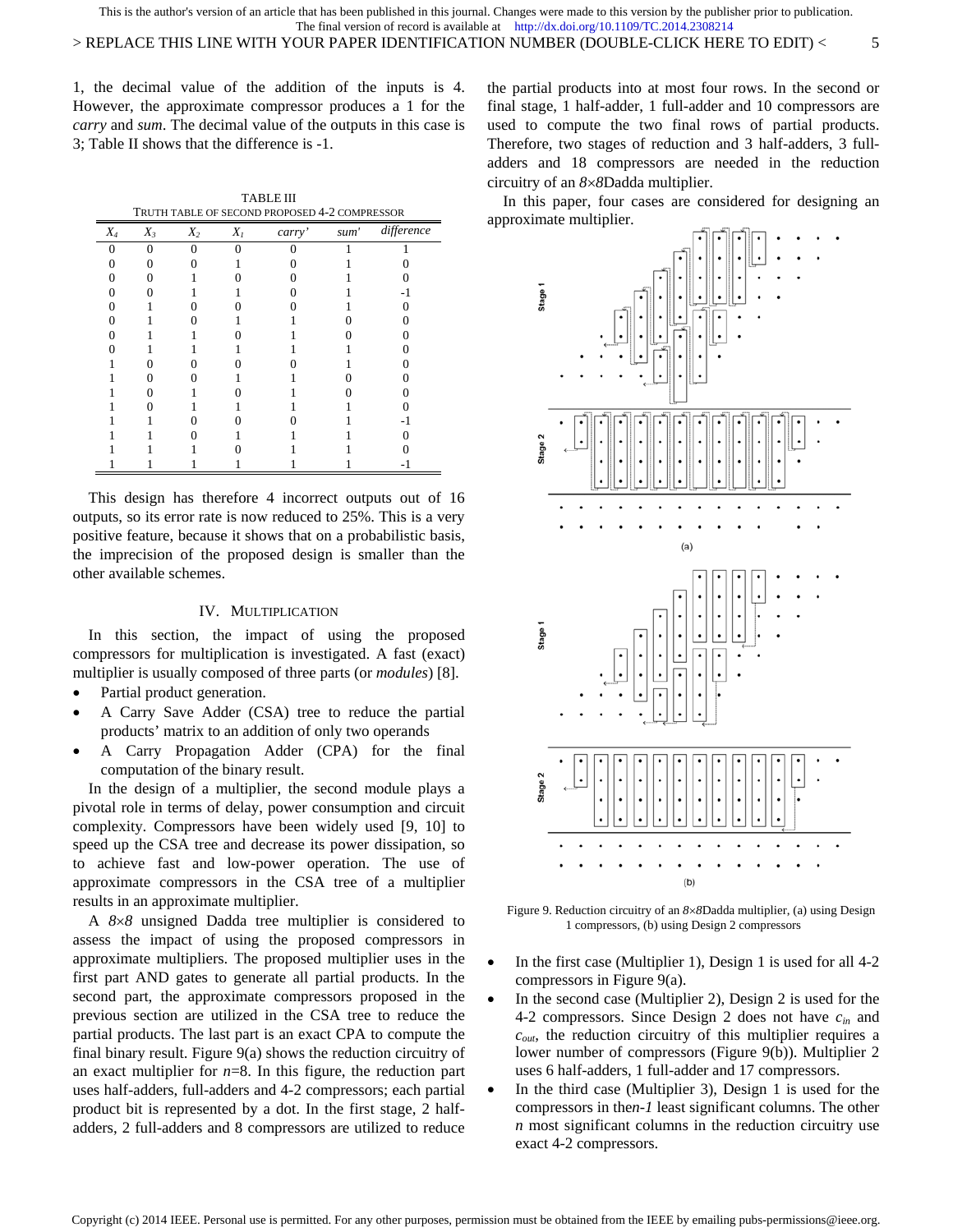In the fourth case (Multiplier 4), Design 2 and exact 4-2 compressors are used in the*n-1* least significant columns and the*n* most significant columns in the reduction circuitry respectively.

The objectives of the first two approximate designs are to reduce the delay and power consumption compared with an exact multiplier; however, a high error distance is expected. The next two approximate multipliers (i.e. Multipliers 3 and 4) are proposed to decrease the error distance. The delay in these designs is determined by the exact compressors that are in the critical path; therefore, there is no improvement in delay for these approximate designs compared with an exact multiplier. However, it is expected that the utilization of approximate compressors in the least significant columns will decrease the power consumption and transistor count (as measure of circuit complexity). While the first two proposed multipliers have better performance in terms of delay and power consumption, the error distances in the third and fourth designs are expected to be significantly lower.

#### V. SIMULATION RESULTS

 In this section, he designs of the two approximate compressors (Section III) and the four approximate multipliers (Section IV) are simulated using HSPICE. Predictive Technology Models (PTMs) at different CMOS feature sizes (32 nm, 22 nm and 16 nm) are utilized in the HSPICE simulation.

#### *A. Approximate Compressors*

The two approximate compressors of this paper and the best low-power exact compressor of [8] (implemented by using *XOR-XNOR* gates) are simulated at a 1 GHz frequency; a fanout of 4 is utilized in all simulations. The simulation results of the delay, power consumption and power-delay product (PDP) are given in Table IV by using the PTMs at 32 nm, 22 nm and 16 nm.

TABLE IV SIMULATION RESULTS (@32 NM)

| Design           | Delay(ps) | $Power(\mu W)$ | PDP(aJ) |
|------------------|-----------|----------------|---------|
|                  | @32~nm    |                |         |
| Exact Design [8] | 60.36     | 2.98           | 180     |
| Design 1         | 58.32     | 1.27           | 74      |
| Design 2         | 44.35     | 1.14           | 50      |
|                  | $@22$ nm  |                |         |
| Exact Design [8] | 55.82     | 1.50           | 84      |
| Design 1         | 56.79     | 0.62           | 35      |
| Design 2         | 41.69     | 0.58           | 24      |
|                  | $@16$ nm  |                |         |
| Exact Design [8] | 47.59     | 0.95           | 45      |
| Design 1         | 37.16     | 0.39           | 14      |
| Design 2         | 24.44     | 0.36           | 9       |

As expected, the second proposed design (Design 2) has the best delay, power consumption and PDP; these improvements are irrespective of feature size. This approximate design is 62% faster than the exact compressor at 16 nm CMOS technology and 44% faster on average for the three feature sizes considered. Moreover on average, Design 2 is also 35% faster than Design 1. The two proposed approximate designs achieve significant improvement in terms of power consumption; on average at different feature sizes, the power consumption of Design 1 is 57% less than the exact compressor, while Design 2 has a power consumption that is 60% less than the exact design of [8].

Table V compares these designs in terms of number of transistors, as a measure of circuit complexity. The exact compressor [8] uses 10 transistors to implement each *XOR\** gate, 6 transistors to implement the *XOR* gate and 8 transistors to implement each *MUX* gate [8]; therefore, the exact compressor utilizes 52 transistors. A 50% improvement in circuit complexity is accomplished by Design 2, as reflected by the lower number of transistors. This is expected because the second approximate design has no *cin* and *cout* with only 4 inputs and 2 outputs (the exact compressor has 5 inputs and 3 outputs).

| <b>TABLE V</b>                             |                       |  |  |
|--------------------------------------------|-----------------------|--|--|
| <b>COMPARISON OF NUMBER OF TRANSISTORS</b> |                       |  |  |
| Design                                     | Number of transistors |  |  |
| Exact Design [8]                           | 52                    |  |  |
| Design 1                                   | 28                    |  |  |
| Design 2                                   | 26                    |  |  |

#### *B. Approximate Multipliers*

The four proposed approximate multipliers are simulated for *n=8*. The delay, power consumption and number of transistors are investigated for these approximate designs as well as the exact multiplier. A comparison of the error distance (as measure of reliability [1]) of the proposed multipliers with other approximate multipliers is also pursued.

#### • *Delay*

The delay of the reduction circuitry (second module) of a Dadda multiplier is dependent on the number of reduction stages and the delay of each stage. In Multipliers 1 and 2, the approximate compressors are used in all columns; therefore, the delay of the stages is equal to the delay of the approximate compressors. However, in Multipliers 3 and 4, the delay of the stages is equal to the delay of the exact compressors. So, the use of these approximate compressors in the *n*/2 LSBs cause no improvement in terms of delay compared to an exact multiplier. The delay improvement in the reduction circuitry of each multiplier (at 32 nm CMOS technology) compared to an exact adder is shown in Table VI.

|              | <b>TABLE VI</b>                          |
|--------------|------------------------------------------|
|              | DELAY IMPROVEMENT IN REDUCTION CIRCUITRY |
| Design       | Improvement $(\% )$                      |
| Multiplier 1 | 3.38                                     |
| Multiplier 2 | 26.52                                    |
| Multiplier 3 | 0                                        |
| Multiplier 4 |                                          |

#### • *Power Consumption*

The power consumption of each multiplier is determined by the number and type of compressors used. Multipliers 1 and 2 use only approximate compressors so they have power consumption lower than Multipliers 3 and 4. Table VII shows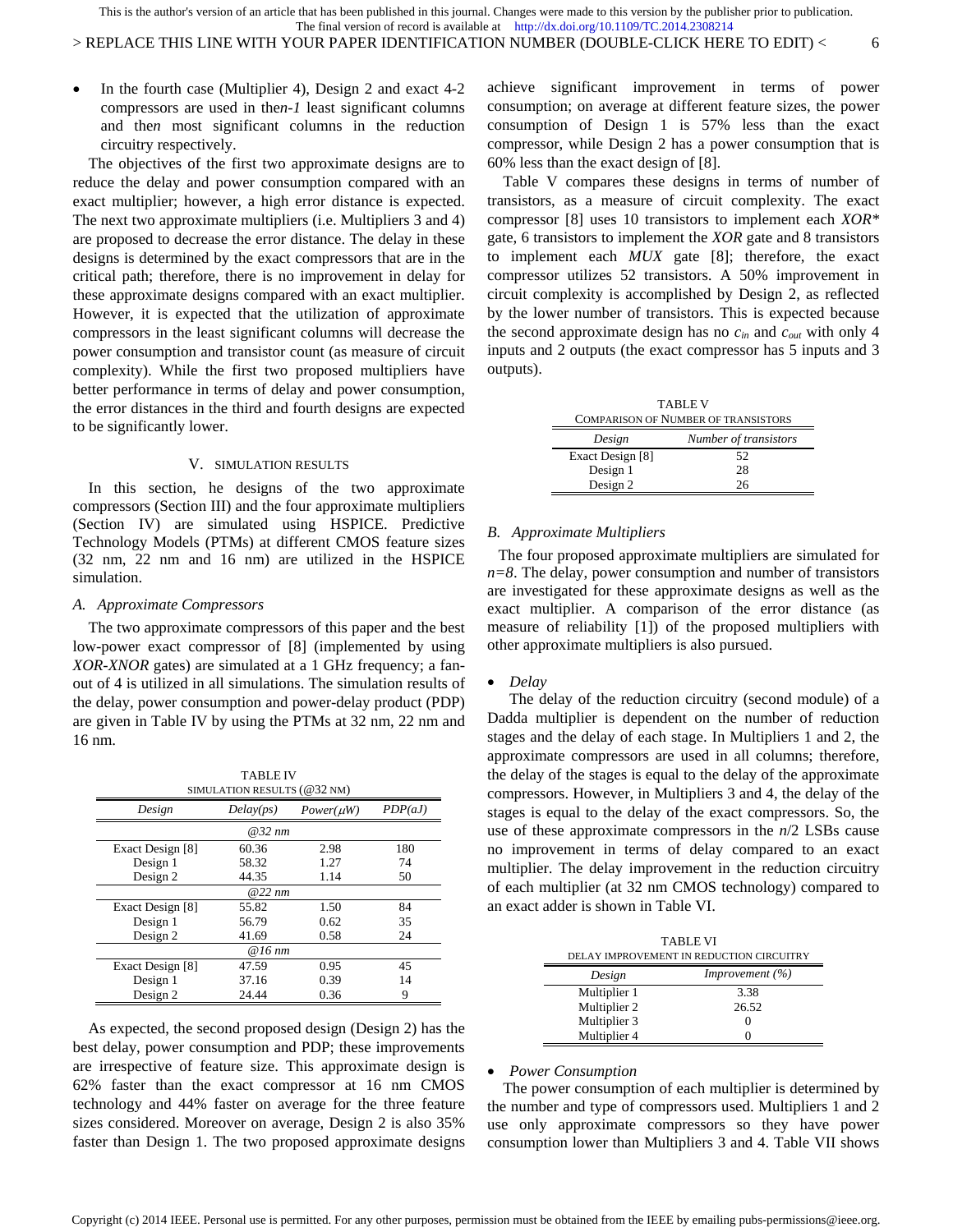the power consumption improvement of each multiplier at 32 nm feature size with respect to an exact adder; this confirms that an approximate multiplier in the reduction circuitry will result in a considerable power saving.

|                                                      | <b>TABLE VII</b>          |  |  |
|------------------------------------------------------|---------------------------|--|--|
| POWER CONSUMPTION IMPROVEMENT IN REDUCTION CIRCUITRY |                           |  |  |
| Design                                               | <i>Improvement</i> $(\%)$ |  |  |
| Multiplier 1                                         | 52.49                     |  |  |
| Multiplier 2                                         | 58.58                     |  |  |
| Multiplier 3                                         | 17.50                     |  |  |
| Multiplier 4                                         | 26.15                     |  |  |

### • *Transistor Count*

The transistor count is used in this paper as metric of circuit complexity. The first two approximate multipliers have a lower transistor count compared with Multipliers 3 and 4. Table VIII shows the transistor count improvement of the reduction circuitry of each multiplier compared to an exact adder.

| <b>TABLE VIII</b>                                   |
|-----------------------------------------------------|
| TRANSISTOR COUNT IMPROVEMENT IN REDUCTION CIRCUITRY |
|                                                     |

| Design       | <i>Improvement</i> $(\%)$ |
|--------------|---------------------------|
| Multiplier 1 | 42.11                     |
| Multiplier 2 | 48.15                     |
| Multiplier 3 | 14.03                     |
| Multiplier 4 | 22.42                     |

#### • *Error Distance*

Four additional approximate multipliers are simulated to compare the error distance. The multiplier (Multiplier 5) proposed in [7] is simulated for  $n=8$ . The truncated multiplier with constant correction [5] (Multiplier 6) and the truncated multiplier with variable correction [6] (Multiplier 7) are also simulated for  $n=8$  and  $k=1$ . A further approximate multiplier (Multiplier 8) is simulated to investigate the impact of using the proposed approximate compressors compared with other approximate compressors. This *8*×*8* Dadda multiplier uses 4-2 compressors made of two approximate full-adders (Figure 3). The first full-adder design proposed in [2] is used in this approximate multiplier. Table IX summarizes the eight approximate multipliers assessed in this manuscript, i.e. the four proposed designs and the other four approximate multipliers together with their salient features.

TABLE IX APPROXIMATE MULTIPLIERS AND THEIR FEATURES

|                  | 711 FROMMATE MOLTH LILRO ARD THEIR FLATORES   |
|------------------|-----------------------------------------------|
| Design           | Feature                                       |
| Multiplier 1     | Design 1 in all columns                       |
| Multiplier 2     | Design 2 in all columns                       |
| Multiplier 3     | Design 1 in LSBs and exact compressor in MSBs |
| Multiplier 4     | Design 2 in LSBs and exact compressor in MSBs |
| Multiplier 5 [7] | Approximate 2x2 multiplier blocks             |
| Multiplier 6 [5] | Truncated multiplier with constant correction |
| Multiplier 7 [6] | Truncated multiplier with variable correction |
| Multiplier 8     | Compressors made of approximate FAs [2]       |

The normalized error distance (NED) is used to compare these approximate multipliers. In [1], the NED is defined as the average error distance over all inputs, normalized by the maximum possible error. In this paper the NED is defined for each input. Therefore the average NED is equivalent to the NED defined in [1]. The maximum high (low) NED is also defined as the largest absolute value of NED for the case in which the erroneous result is more (less) than the exact result. Table X shows the average NED, the maximum high and low NEDs and the number of correct results (or outputs) of approximate multipliers for *n=8*. The number of correct outputs out of the total outputs represents the probability of correctness for each design. Based on Table X, the probability of correctness in Multiplier 1 is 0.16% (103 out of 65025) while the probability of correctness in Multiplier 4 is  $14.3\%$ (9320 out of 65025). Since the proposed approximate compressors produce erroneous results for all-zero input patterns (row 1 in Tables II and III), the proposed approximate multipliers will generate an erroneous result if at least one of the inputs is zero. However, in these cases (511 cases for *n*=8) the multiplier can produce correct result by adding a circuit for detecting the zero-valued inputs. Therefore, the zero-valued input patterns are not considered further in the simulation to investigate the proposed multipliers for a fair comparison.

|                  |                       | <b>TABLEX</b><br>NED FOR $N = 8$ |                       |                                            |
|------------------|-----------------------|----------------------------------|-----------------------|--------------------------------------------|
| Design           | Average<br><b>NED</b> | Max High<br><b>NED</b>           | Max Low<br>NED        | correct outputs<br>( <i>out of 65025</i> ) |
| Multiplier 1     | $0.6065\times10^{-1}$ | 0.1593                           | 0.1375                | 103                                        |
| Multiplier 2     | $0.5352\times10^{-1}$ | 0.1278                           | 0.1329                | 458                                        |
| Multiplier 3     | $0.9199\times10^{-3}$ | $0.3199\times10^{-2}$            | $0.2707\times10^{-2}$ | 5888                                       |
| Multiplier 4     | $0.7827\times10^{-3}$ | $0.1845\times10^{-2}$            | $0.3076\times10^{-2}$ | 9320                                       |
| Multiplier 5 [7] | $0.1400\times10^{-1}$ | 0                                | 0.2222                | 34400                                      |
| Multiplier 6 [5] | $0.1609\times10^{-2}$ | $0.3937\times10^{-2}$            | $0.9858\times10^{-2}$ | $\Omega$                                   |
| Multiplier 7 [6] | $0.1146\times10^{-2}$ | $0.3060\times10^{-2}$            | $0.4045\times10^{-2}$ | 769                                        |
| Multiplier 8     | 0.1049                | 0.2263                           | 0.1207                | 8                                          |

Based on Table X, Multiplier 4 has the lowest average NED among all approximate multipliers. The average NED of Multiplier 4 is 18 times better than Multiplier 5, 2 times better than Multiplier 6 and 1.5 times better than Multiplier 7. Multiplier 5 has the highest number of correct outputs. It has also the lowest maximum high NED. As the approximate output is always less than the exact output, the maximum high NED is 0 for this design; however, it has the worst maximum low NED among all considered designs.

A plot of the NED distribution is also generated (Figure 10) to compare the performance of the approximate multipliers. The range of the product in a 8×8 multiplier is between 0 and 65025 (unsigned values). All possible outputs are categorized in 127 intervals; in the first interval the output is between 0 and 512, in the second interval the output is between 513 and 1024 and so on. In the last interval the output is between 64513 and 65025. The average NED of each interval is then computed for the approximate multiplier. Figures 10a and 10b show that for Multipliers 1 and 2, the average NED increases only at very large or very small product values, i.e. these approximate multiplier incur on average in a small error in output compared to the exact calculation.

#### VI. APPLICATION: IMAGE PROCESSING

In this section the application of the proposed approximate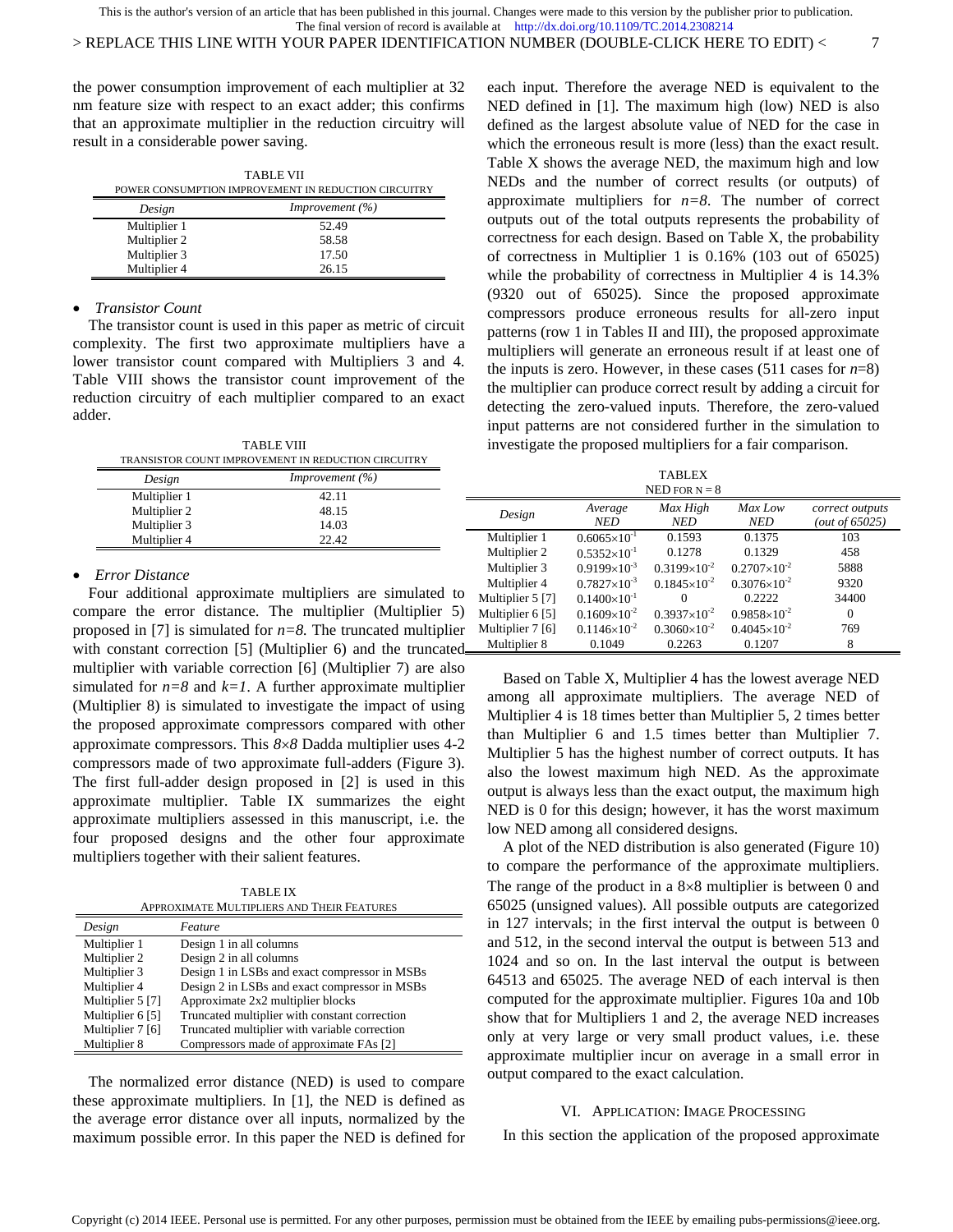multipliers to image processing is illustrated. A multiplier is used to multiply two images on a pixel by pixel basis, thus blending the two images into a single output image.









 $(d)$ 

Figure10.Average NED distribution in 8×8 approximate multipliers. (a) Multiplier 1, (b) Multiplier 2, (c) Multiplier 3, (d) Multiplier 4

Figure 11 shows two examples: both input images and the resulting output image are provided. A program has been developed in C# .net and simulated in Microsoft Visual Studio 2010 using the 8 approximate multipliers at *n*=8. Figures 12 and 13 show the outputs for the two examples.

The average NED and the Peak Signal-to-Noise Ratio (PSNR) that is based on the Mean Squared Error (MSE) are computed to assess the quality of the output image and compare it with the output image generated by an exact multiplier. The equations for the MSE and PSNR are given in (10) and (11); in (10), *m* and *p* are the image dimensions and  $I(i,j)$  and  $K(i,j)$  are the exact and obtained values of each pixel respectively. In (11), *MAX<sub>I</sub>* represents the maximum value of each pixel.

$$
\text{MSE} = \frac{1}{mp} \sum_{i=0}^{m-1} \sum_{j=0}^{p-1} [I(i,j) - K(i,j)]^2 \tag{10}
$$

$$
PSNR = 10log_{10}(\frac{MAX_I^2}{MSE})
$$
\n(11)





Figure11. Image multiplication (a) example 1, (b) example 2 (both using an exact multiplier)



 $(b)$  $(c)$  $(d)$  $(a)$ 



 $(f)$  $(e)$  $(g)$  $(h)$ Figure12. Image multiplication results for example 1, (a) Multiplier 1, (b) Multiplier 2, (c) Multiplier 3, (d) Multiplier 4, (e) Multiplier 5, (f) Multiplier 6, (g) Multiplier 7, (h) Multiplier 8.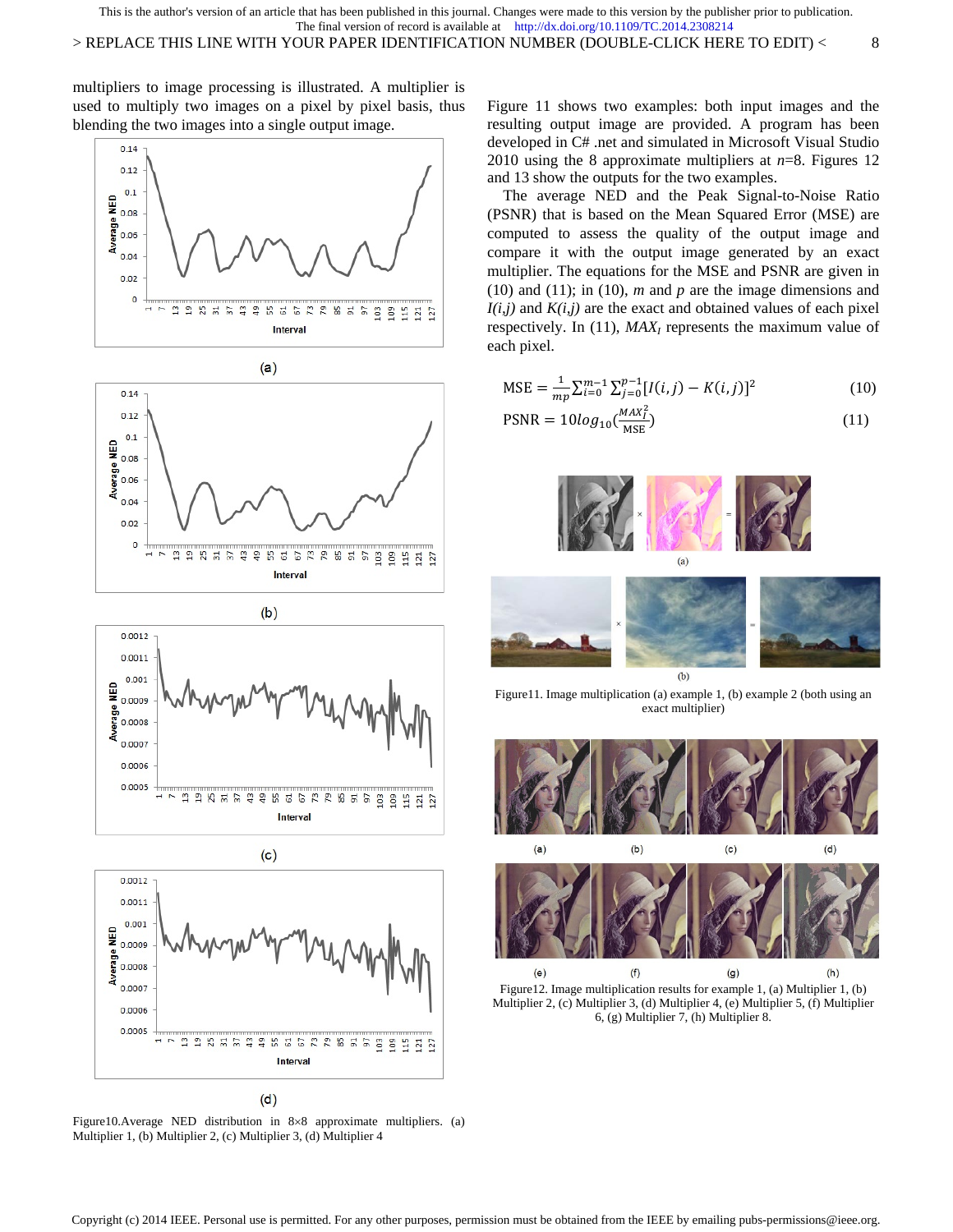> REPLACE THIS LINE WITH YOUR PAPER IDENTIFICATION NUMBER (DOUBLE-CLICK HERE TO EDIT) < 9



Figure13. Image multiplication results for example2, (a) Multiplier 1, (b) Multiplier 2, (c) Multiplier 3, (d) Multiplier 4, (e) Multiplier 5, (f) Multiplier 6, (g) Multiplier 7, (h) Multiplier 8

| <b>TABLE XI</b>                        |  |
|----------------------------------------|--|
| PSNR AND AVERAGE NED FOR FIRST EXAMPLE |  |

| Design           | $PSNR$ ( $dB$ ) | Average NED $(\times 10^{-2})$ |
|------------------|-----------------|--------------------------------|
| Multiplier 1     | 25.3            | 4.4                            |
| Multiplier 2     | 26.3            | 3.7                            |
| Multiplier 3     | 53.9            | 0.10                           |
| Multiplier 4     | 53.2            | 0.12                           |
| Multiplier 5 [7] | 26.3            | 2.3                            |
| Multiplier 6 [5] | 48.3            | 0.28                           |
| Multiplier 7 [6] | 52.3            | 0.15                           |
| Multiplier 8     | 21.2            | 7.6                            |

|  |  | PSNR AND AVERAGE NED FOR SECOND EXAMPLE |  |
|--|--|-----------------------------------------|--|
|  |  |                                         |  |

| Design           | $PSNR$ ( $dB$ ) | Average NED $(\times 10^{-2})$ |
|------------------|-----------------|--------------------------------|
| Multiplier 1     | 25.1            | 4.5                            |
| Multiplier 2     | 25.8            | 4.1                            |
| Multiplier 3     | 54.2            | 0.096                          |
| Multiplier 4     | 54.9            | 0.083                          |
| Multiplier 5 [7] | 35.7            | 0.72                           |
| Multiplier 6 [5] | 52.4            | 0.14                           |
| Multiplier 7 [6] | 53.5            | 0.11                           |
| Multiplier 8     | 18.7            | 10.4                           |

Tables XI and XII show that the PSNRs of the output images generated by Multipliers 3 and 4, are nearly 50 dB, a value that is acceptable for most applications. Consistently, Multiplier 1 has the worst PSNR among 4 proposed designs. As discussed previously, the proposed approximate multipliers have a higher error distance for very large and very small input values in the product operands. Therefore the pixels that have high RGB (Red-Green-Blue) model values (such as of a white color) or small RGB model values (such as those of a black color), show a larger inaccuracy than other pixels due to the approximate nature of the compressors. However, the error distance of Multipliers3 and 4 still remains very low.

#### VII. CONCLUSION

Inexact computing is an emerging paradigm for computation at nanoscale. Computer arithmetic offers significant operational advantages for inexact computing; an extensive literature exists on approximate adders. However, this paper has initially focused on compression as used in a multiplier; to the best knowledge of the authors, no work has been reported on this topic.

This paper has presented the novel designs of two approximate 4-2 compressors. These approximate compressors are utilized in the reduction module of four approximate multipliers. The approximate compressors show a significant reduction in transistor count, power consumption and delay compared with an exact design.

- In terms of transistor count, the first design has a 46% improvement, while the second design has a 50% improvement.
- In terms of power consumption, the first design has a  $57\%$ improvement and the second design has a 60% improvement on average for CMOS implementation at feature sizes of 32, 22 and 16 nm.
- In terms of delay, the second design has a 44% improvement compared to the exact compressor and 35% improvement compared to the first design on average at different CMOS feature sizes of 32, 22 and 16 nm.

Four different approximate schemes have been proposed in this paper to investigate the performance of the approximate compressors for the aforementioned metrics for inexact multiplication. The approximate compressors have been utilized in the reduction module of a Dadda multiplier. The following conclusions can be drawn from the simulation results presented in this manuscript.

- The first and second proposed multipliers show a significant improvement in terms of power consumption and transistor count compared to an exact multiplier.
- The first and second multipliers have larger average NEDs (and thus, larger PSNRs), while the second multiplier that uses the second proposed approximate compressor for all bits, has the best delay.
- With relatively modest reductions in transistor count and power consumption, the third and fourth proposed multipliers have very low average NED values, thus presenting the best tradeoff for energy with accuracy.

Moreover, the application of these approximate multipliers to image processing has confirmed that two of the proposed designs achieve a PSNR of nearly 50dB in the output generated by multiplying two input images, thus viable for most applications.

Table XIII compares the four proposed approximate design with four other approximate designs found in the technical literature by ranking them under various metrics. Multiplier 4 is overall the best design with respect to all figures of merit for approximate multiplication as well as the two PSNR examples. Multiplier 5 has the best performance in terms of Max High NED and number of correct outputs; however, its rather poor performance for the other figures of merit causes its ranking to be in the middle once the PSNR examples are considered. Multiplier 3 is the second best design among the schemes considered in this manuscript. It offers overall good performance in most metrics of Table XIII. Current and future research addresses the tradeoffs of the different figures of merit in the proposed designs to establish conditions by which combined metrics can be attained. Moreover, physical designs of the approximate multipliers are being pursued to further confirm the analysis presented in this paper.

In conclusion, this paper has shown that by an appropriate design of an approximate compressor, multipliers can be designed for inexact computing; these multipliers offer significant advantages in terms of both circuit-level and error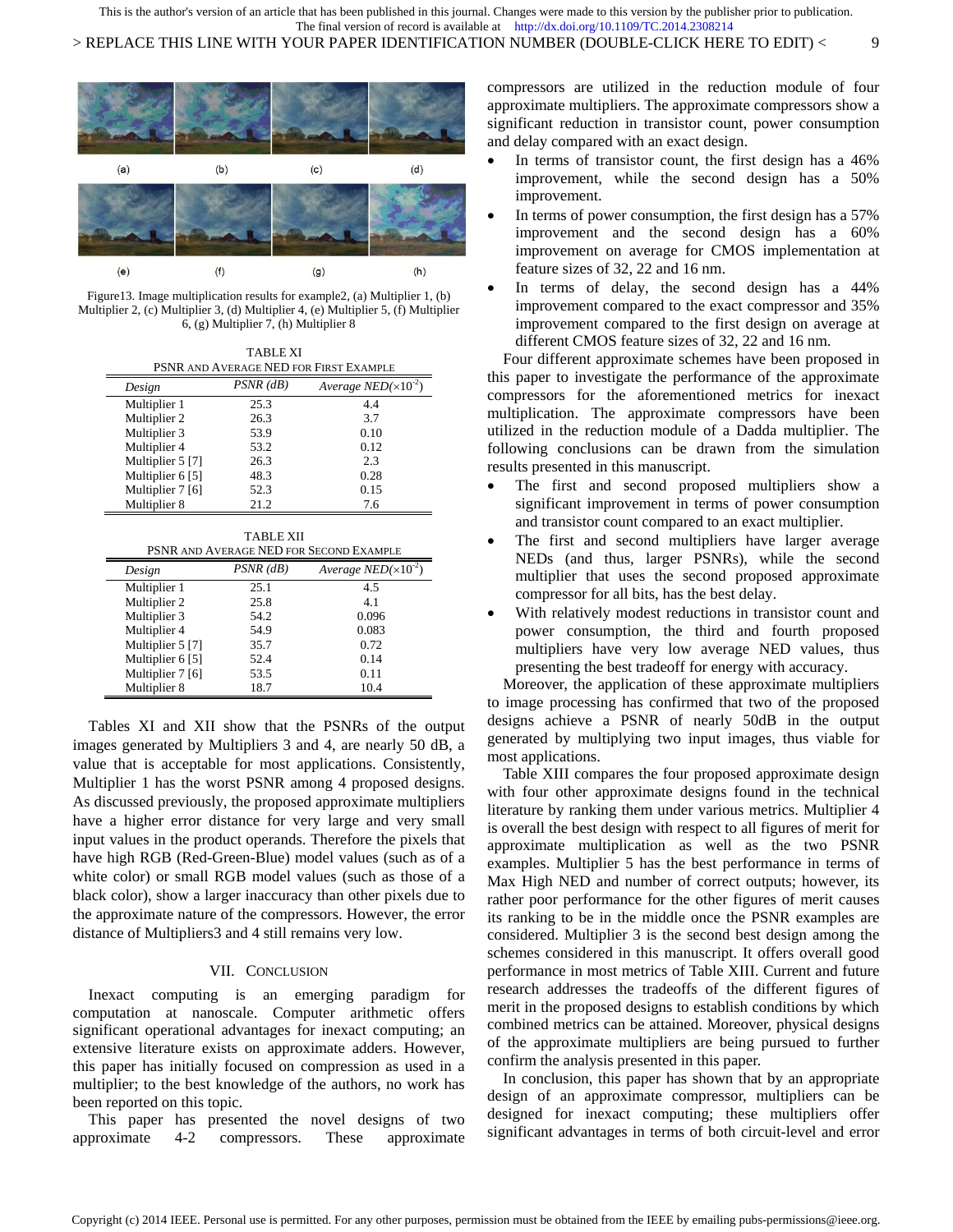## > REPLACE THIS LINE WITH YOUR PAPER IDENTIFICATION NUMBER (DOUBLE-CLICK HERE TO EDIT) < 10

figures of merit. Although not discussed and beyond the scope of this manuscript, the proposed designs may also be useful in other arithmetic circuits for applications in which inexact computing can be used. The provision of an error indicator (as required for other applications) is a topic of current investigation.

TABLE XIII RANKING OF APPROXIMATE MULTIPLIERS

| Design           | Average NED | Max High NED | Max Low NED | Correct Outputs | PSNR example 1 | PSNR example 2 |
|------------------|-------------|--------------|-------------|-----------------|----------------|----------------|
| Multiplier 1     |             |              |             |                 |                |                |
| Multiplier 2     |             |              |             |                 |                |                |
| Multiplier 3     |             |              |             |                 |                |                |
| Multiplier 4     |             |              |             |                 |                |                |
| Multiplier 5 [7] |             |              |             |                 |                |                |
| Multiplier 6 [5] |             |              |             |                 |                |                |
| Multiplier 7 [6] |             |              |             |                 |                |                |
| Multiplier 8     |             |              |             |                 |                |                |

#### **REFERENCES**

- [1] J. Liang, [J. Han](http://scholar.google.com/citations?user=vbayZ6gAAAAJ&hl=en&oi=sra), F. Lombardi, "New Metrics for the Reliability of Approximate and Probabilistic Adders," *IEEE Transactions on Computers,*vol. 63, no. 9, pp. 1760 - 1771, 2013.
- [2] V. Gupta, D. Mohapatra, S. P. Park, A. Raghunathan, K. Roy, "IMPACT: IMPrecise adders for low-power approximate computing," *Low Power Electronics and Design (ISLPED)* 2011 International Symposium on. 1-3 Aug. 2011.
- [3] S. Cheemalavagu, P. Korkmaz, K.V. Palem, B.E.S. Akgul, and L.N. Chakrapani, "A probabilistic CMOS switch and its realization by exploiting noise," in *Proc. IFIP-VLSI SoC*, Perth, Western Australia, Oct. 2005.
- [4] H.R. Mahdiani, A. Ahmadi, S.M. Fakhraie, C. Lucas, "Bio-Inspired Imprecise Computational Blocks for Efficient VLSI Implementation of Soft-Computing Applications," *IEEE Transactions on Circuits and Systems I: Regular Papers*, vol. 57, no. 4, pp. 850-862, April 2010.
- [5] M. J. Schulte and E. E. Swartzlander, Jr., "Truncated multiplication with correction constant," VLSI Signal Processing VI, pp. 388–396, 1993.
- [6] E. J. King and E. E. Swartzlander, Jr., "Data dependent truncated scheme for parallel multiplication," in *Proceedings of the Thirty First Asilomar Conference on Signals, Circuits and Systems*, pp. 1178–1182, 1998.
- [7] P. Kulkarni, P. Gupta, and MD Ercegovac, "Trading accuracy for power in a multiplier architecture", Journal of Low Power Electronics, vol. 7, no. 4, pp. 490--501, 2011.
- [8] C. Chang, J. Gu, M. Zhang, "Ultra Low-Voltage Low- Power CMOS 4- 2 and 5-2 Compressors for Fast Arithmetic Circuits," *IEEE Transactions on Circuits & Systems*, Vol. 51, No. 10, pp. 1985-1997, Oct. 2004.
- [9] D. Radhakrishnan and A. P. Preethy, "Low-power CMOS pass logic 4-2 compressor for high-speed multiplication," in *Proc. 43rd IEEE Midwest Symp. Circuits Syst.*, vol. 3, 2000, pp. 1296–1298.
- [10] Z. Wang, G. A. Jullien, and W. C. Miller, "A new design technique for column compression multipliers," *IEEE Trans. Comput.*, vol. 44, pp. 962–970, Aug. 1995.
- [11] J. Gu, C. H. Chang, "Ultra Low-voltage, low-power 4-2 compressor for high speed multiplications," in *Proc. 36th IEEE Int. Symp. Circuits Systems*, Bangkok, Thailand, May 2003.
- [12] M. Margala and N. G. Durdle, "Low-power low-voltage 4-2 compressors for VLSI applications," in *Proc. IEEE Alessandro Volta Memorial Workshop Low-Power Design*, 1999, pp. 84–90.
- [13] B. Parhami, "Computer Arithmetic: Algorithms and Hardware Designs," 2nd edition, Oxford University Press, New York, 2010.
- [14] K. Prasad and K. K. Parhi, "Low-power 4-2 and 5-2 compressors," in *Proc. of the 35th Asilomar Conf. on Signals, Systems and Computers*, vol. 1, 2001, pp. 129–133.
- [15] Ercegovac, Miloš D., and Tomas Lang. *Digital arithmetic*. Elsevier, 2003.
- [16] Baran, Dursun, Mustafa Aktan, and Vojin G. Oklobdzija. "Energy efficient implementation of parallel CMOS multipliers with improved compressors."*Proc. of the 16th ACM/IEEE international symposium on Low power electronics and design*. ACM, 2010.
- [17] D. Kelly, B. Phillips, S. Al-Sarawi, "Approximate signed binary integer multipliers for arithmetic data value speculation", in Proc. of the conference on design and architectures for signal and image processing, 2009.
- [18] J. Ma, K. Man, T. Krilavicius, S. Guan, and T. Jeong, "Implementation of High Performance Multipliers Based on Approximate Compressor Design" in international Conference on Electrical and Control Technologies (ECT), 2011.



**Fabrizio Lombardi** (M'81–SM'02-F'09) graduated in 1977 from the University of Essex (UK) with a B.Sc. (Hons.) in Electronic Engineering. In 1977 he joined the Microwave Research Unit at University College London, where he received the Master in Microwaves and Modern Optics (1978), the Diploma in Microwave Engineering (1978) and the Ph.D. from the University of London (1982).He is currently the holder of the International Test

Conference (ITC) Endowed Chair Professorship at Northeastern University, Boston. During 2007-2010 Dr. Lombardi was the Editor-In-Chief of the IEEE Transactions on Computers. He is also an Associate Editor of the IEEE Transactions on Nanotechnology and the inaugural Editor-in-Chief of the IEEE Transactions on Emerging Topics in Computing. He currently serves as an elected Member of the Board of Governors of the IEEE Computer Society. His research interests are bioinspired and nano manufacturing/computing, VLSI design, testing, and fault/defect tolerance of digital systems. He has extensively published in these areas and coauthored/edited seven books.



**Jie Han** (S'02–M'05) received the B.Sc. degree in electronic engineering from Tsinghua University, Beijing, China, in 1999 and the Ph.D. degree from Delft University of Technology, The Netherlands, in 2004. He is currently an assistant professor in the Department of Electrical and Computer Engineering at the University of Alberta, Edmonton, AB, Canada. His research interests include reliability and fault tolerance, nanoelectronic circuits and systems, novel computational models for

nanoscale and biological applications.Dr. Han was nominated for the 2006 Christiaan Huygens Prize of Science by the Royal Dutch Academy of Science (KoninklijkeNederlandseAkademie van Wetenschappen (KNAW) Christiaan Huygens Wetenschapsprijs). His work was recognized by the 125th anniversary issue of *Science*, for developing theory of fault-tolerant nanocircuits. He served as a Technical Program Chair and a General Chair in IEEE International Symposium on Defect and Fault Tolerance in VLSI and Nanotechnology Systems (DFT) 2012 and 2013, respectively. He has also served as a Technical Program Committee Member in several other international symposia and conferences.